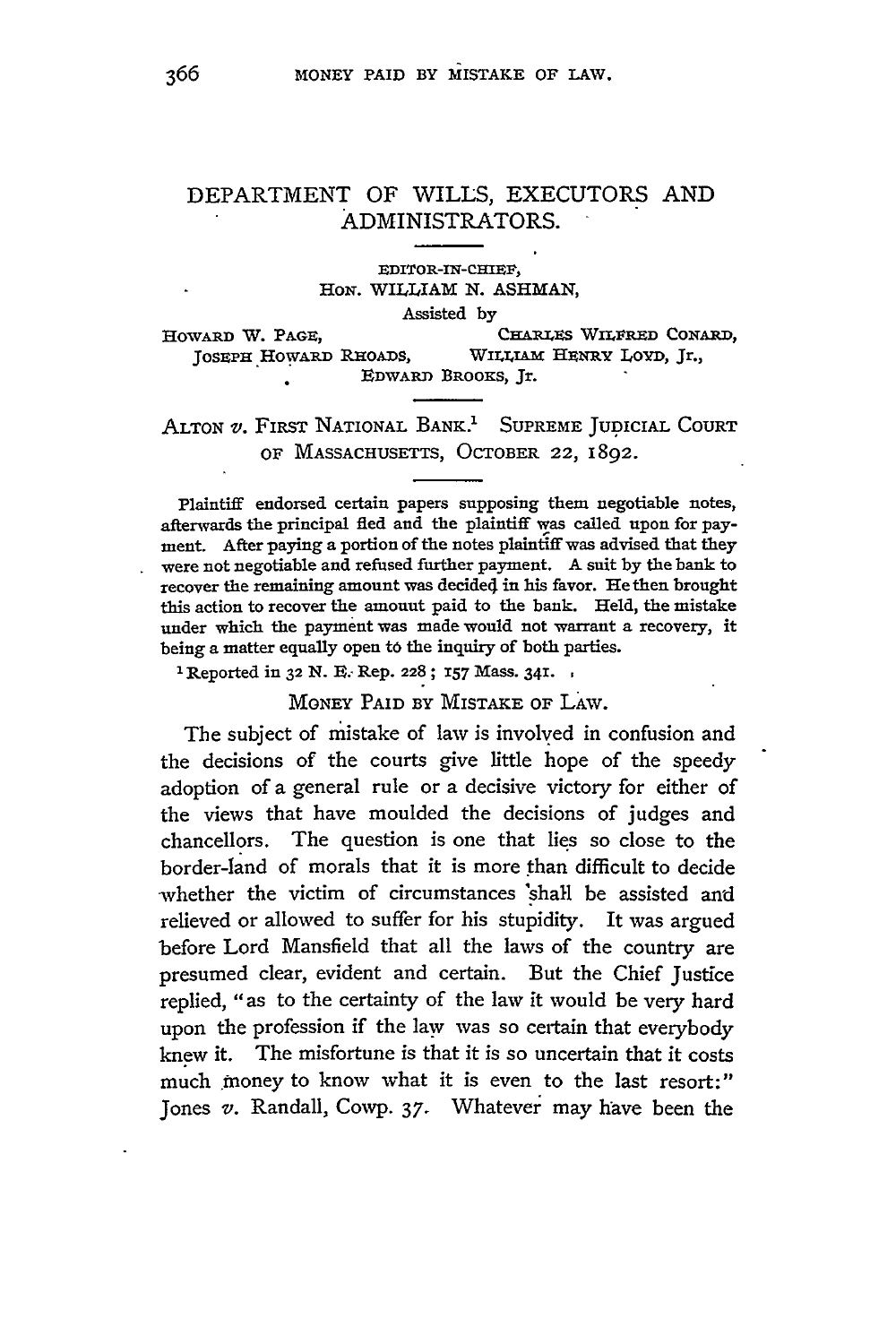view formerly there can be no doubt that at present the granting of relief in cases of mistake of law rests in the discretion of the court, a discretion that must be exercised with the greatest care, but the existence of which it is now too late to deny: Griswold v. Hazard, **141 U. S. 260.**

While this may be true in equity, it is, nevertheless, almost unanimously laid down **by** text-writers that money paid **by** mistake of **law** cannot be recovered back, and the statement is made without qualification. Indeed, the payment of money **by** mistake of law is usually regarded as the last, impregnable stronghold of the maxim, *ignorantiajuris* non excusat.

**.** The subject was complicated at an early date through the conflicting propositions of the Roman law. In the Code it is stated that where a person ignorant of the law pays money which is not due, the right to repetition ceases, for repetition is only allowed in those cases where what is not due is paid in consequence of an error of fact: Dig. xx, tit. **29 ;** Code Lib. **I,** tit. **I8, 1. IO;** Inst. Lib. **III, tit. XXVIi, §§ 6** and **7.** Upon the texts a hotly contested battle has been fought **by** the commentators; Cujas, Donnellus, Voet, Heinneicus, Pothier and Savigny contend that no action lies, while the contrary is maintained **by** Vinnius, Huber, Ulric and D'Aguesseau. Voat Lib. **12,** tit. **6;** Savigny System, **8, 3;** Evans' Pothier on Obligations, Appendix **320;** Vinnius Inst. Lib. **3, tit. xxvIIi 6;** Domat Lib. **I,** tit. 18, **§ I.** The former writers rely upon the words of the Code and the positive laws of the Emperors Diocletian and Maximian, while the latter contend that the right of action can only be excluded **by** exceptions founded upon equity upon the opposite side. In the words of.Vinnius "the mere circumstances of my having mistaken the law does not alone give you **a** just reason for retaining what was not in any manner due to you, and in this case, *aelius est favere repelitioni quam adventio lucro."* The Civil Code of France adopted the views of Vinnius and D'Aguesseau: Code Napoleon, Art. **1377, 1356,2052;** andwas followed in Louisiana, Tanner *v.* Robert, **5** Martin, **N.** *S.,* **26o.** In Scotland the Court of Sessions held the same opinion until the decision of Wilson *v.* Sinclair, in the House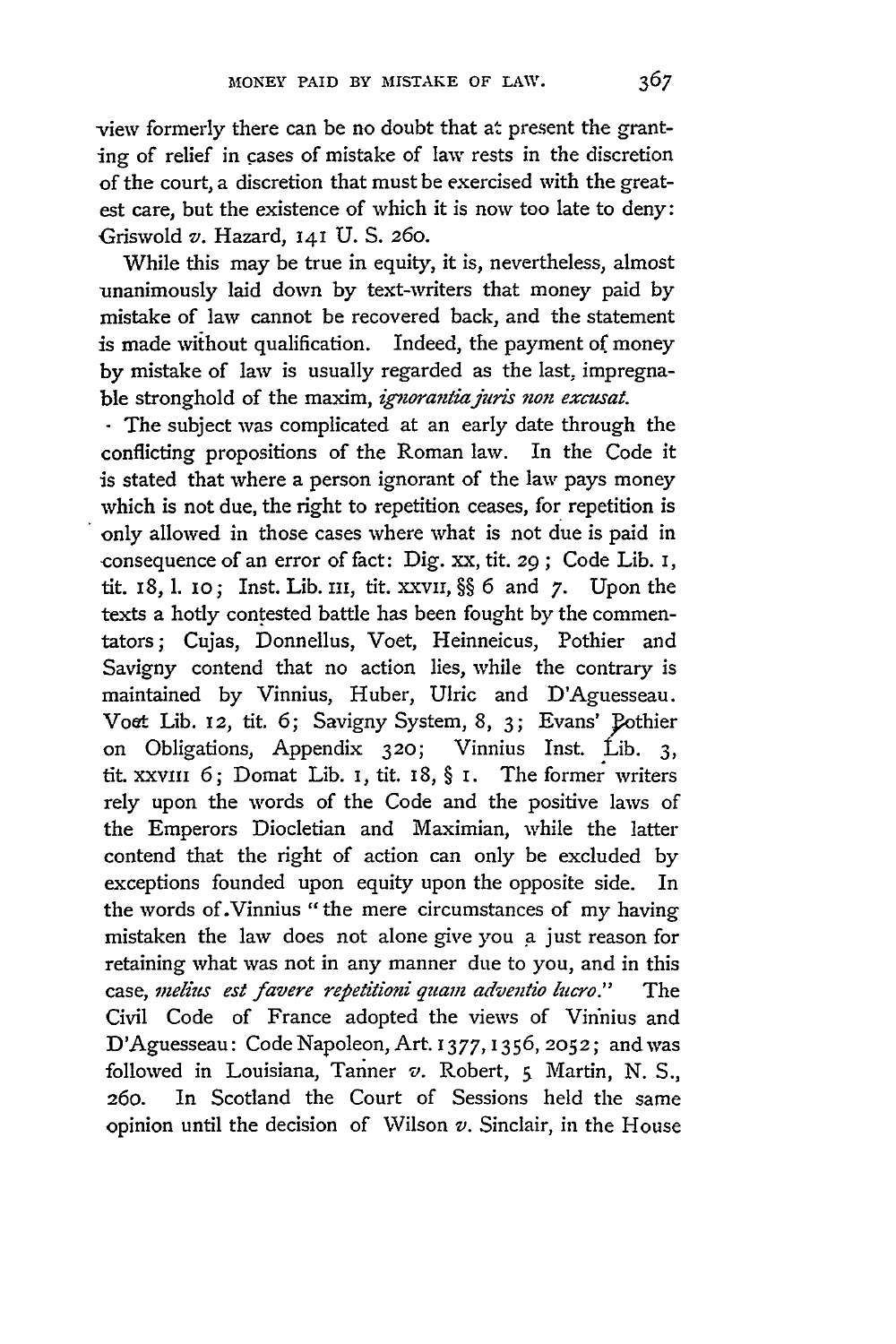of Lords of the United Kingdom, 4 Wils. & Shaw, 398. In Spain the rule was explicitly laid down that what is paid through ignorance of law cannot be recovered back: Institutes of Civil Law of Spain. Also Manuel Lib. 2, tit. 1I, ch. 2. And the want of unanimity is further displayed in the Codes of Austria and Prussia: Burge on Conflict of Laws, Vol. **3,** p. **729.**

In the English common law courts the question was further complicated by the forms of action and the rules of pleading-In Farmer v. Arundel, 2 Wm. Bl. 824, Grey, C. J., said, that assumpsit would lie where money was paid **by"** one man to another on mistake, either of fact or law. In Bize  $v$ . Dickinson, the question was fairly before the court; the debtor of a bankrupt, in ignorance of his right, paid the debt without taking advantage of a set-off to which he was entitled. In an action for money had and received Lord Mansfield gave judgment for the plaintiff, saying, " Where money is paid under a mistake of law, which there was no ground to claim in conscience, the party may recover it back in this kind of action: I Term Rep. 285 **;** Lowry *v.* Bourdieu, Dougi. 468 **;** Ancher v. Bank, Dougl. 637.

Bilbie *v*. Lumley, 2 East. 469, however, ignored the previous tendency of the courts. On argument for a new trial Lord Ellenborough 'inquired of counsel whether he could state any case where money had been recovered back when paid by mistake of law. If counsel had been prepared with the cases of Lord Mansfield's time, the result might have been different. As it was, counsel gave no answer, and the Chief Justice said that " every man must be taken to be cognizant of the law, otherwise there is no saying to what extent the excuse of ignorance might not be carried." This decision has had the widest influence both in England and America: Brisbane v. Dacres, 5 Taunt. 144; Stevens v. Lynch, 12 East. **37.** Not only in the law courts, but in the court of chancery as well: Goodman v. Sayers, 2 Jacob & W. 249; Currie v. Gould, 2 Mad. Ch: 163; Bramston v. Robins, 4 Bihgh. 1 i ; Ry. Co. v. Cripps, 5 Hare, **9o,** *c.f.;* Livesey v.. Livesey, **3** Russ. 287.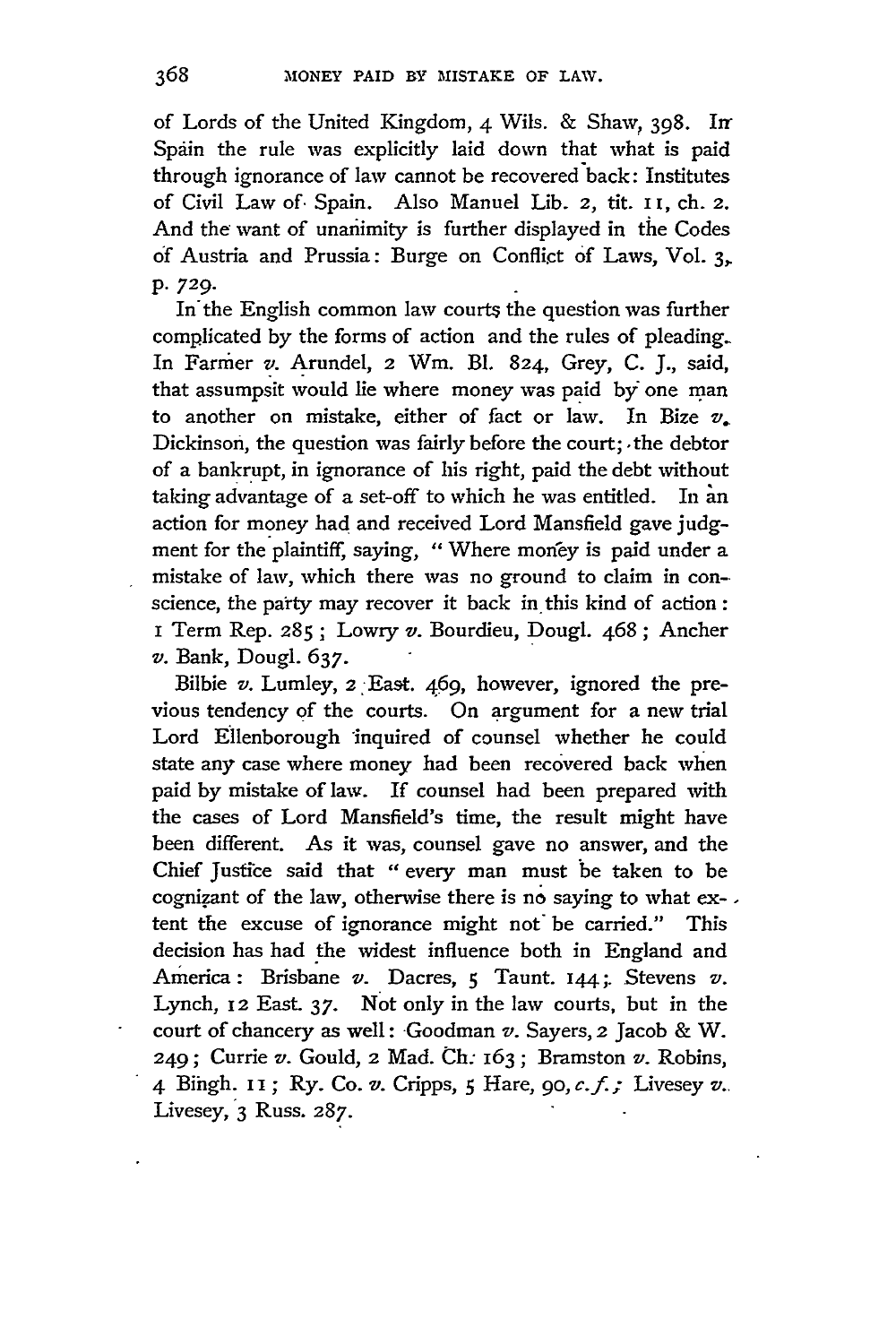These cases, however, have lost their importance since the decision in Rogers v. Ingham, L. R., 3 Ch. D. **35 1,** said to be the modern leading case upon this subject, Brett's Modem Leading Cases in Equity, p. **65.** An executor was advised that a legatee was not entitled to certain interest, which had been paid to her. The legatee also took the opinion of her counsel which was the same, and the estate was divided accordingly. Two years later the legatee commenced this action submitting a new construction of the will and claiming repayment. It was held that such an action could not be maintained. Relief, said Lord Justice James, had never been given in the case of a simple money demand without intervening equities, Lord Justice Mellish adding, that he had no doubt that the court had power to relieve against mistakes of law, if there was any equitable ground which made it under the particular facts inequitable that the party who received the money should retain it. In Daniel v. Sinclair, 6 Appeal Cases, I8o, the suit was to redeem a mortgage. The respondent on the erroneous supposition that compound interest was authorized, had consented that the accounts should be so kept, and had ratified them in writing. On appeal before the Judicial Committee of the Privy Council the overcharge was disallowed, Lord Monkswell remarking, that the line between mistakes of law and fact had not been so sharply drawn in equity as in law. Powell v. Hulkes, 33 Ch. D. **552.**

Whatever may be the rule between ordinary adverse litigants the 'court finds no difficulty in giving relief where money has been paid to an officer of the court by mistake of law. The principle was applied in *ex parte* James, L. R., 9 Ch. 6o9, where a trustee in bankruptcy was ordered to repay money.

"The rule," said Lord Esher, "is not confined to the Court of Bankruptcy. If money by mistake of law has come into the hands of an officer of the Court of Common Law, the court would order him to repay it so soon as the mistake was discovered." The court would direct its officer to do that which any high-minded man would do: *Ex parte* Simmonds, 16 Q. B. **D.** 308. So also in Chancery, where trust money in

 $2.1$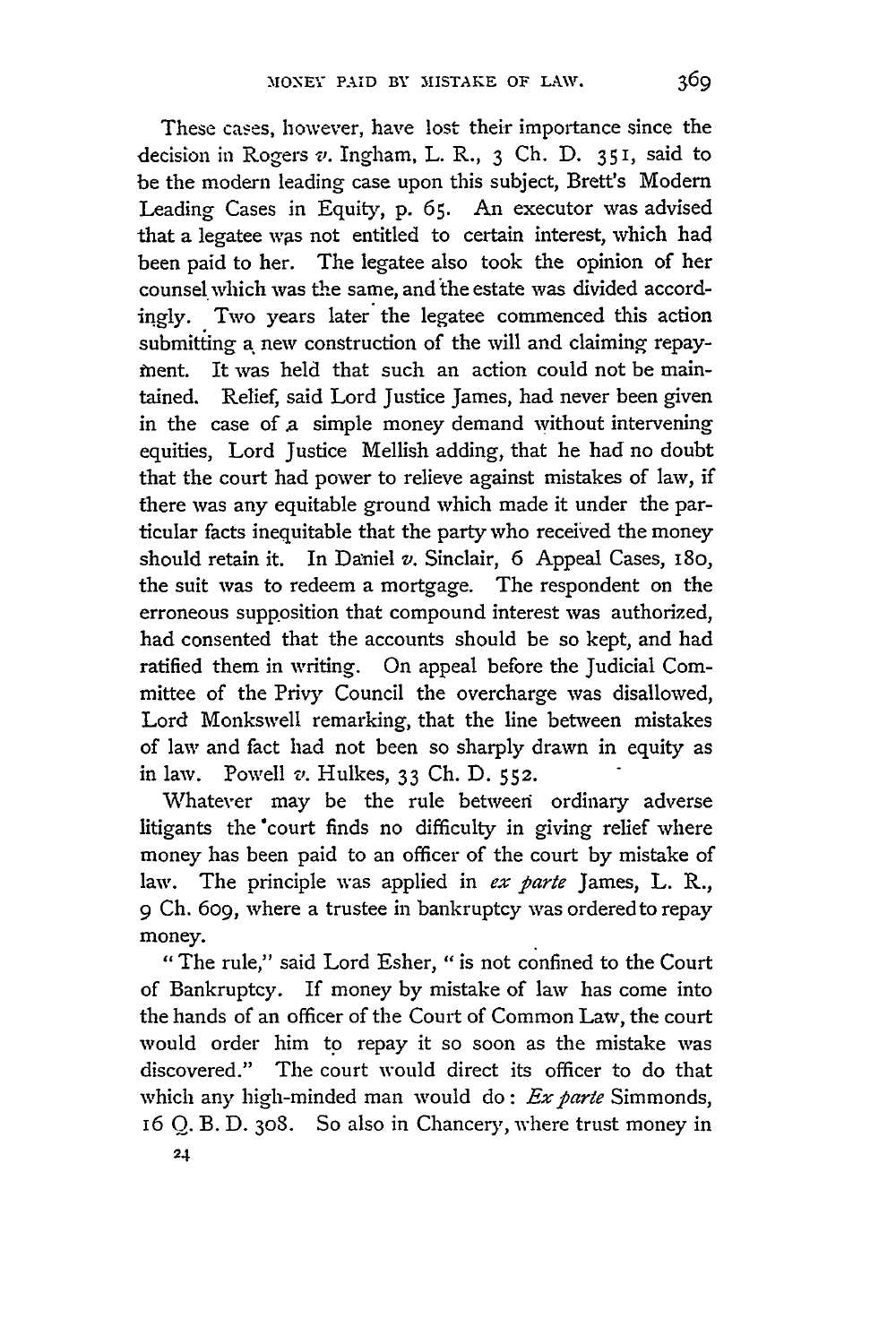the hands of a trustee which had been paid to the trustee in liquidation by mistake of law, was ordered to be refunded **:** Dixon v. Brown, 32 Ch. D. 597; In re Opera Limited, 2 Ch. (1891) 154; see" Morrow v. Surber, 97 Mo. 155.

In the United States the rule is not uniform, although the prevailing opinion supports the strict rule in Bilbie  $v$ . Lumley *(supra).* One of the earliest reported cases is Levy *v.* The Bank of the United States, decided in Pennsylvania and reported in I Binney, 27. In an action by a depositor to charge the bank with the amount of a forged cheque which he claimed should have been credited to his account, it was set up in defense that he had waived his right, having said, *"if* it is a forgery it is no deposit." "If he had said this deliberately," remarked Shippen, C. J.," knowing his right, it might have been obligatory on him, but it was the expression of an opinion of what he was willing to allow, and being under a mistake of his right, he is not bound by it." Very similar were the rulings in May  $v$ . Coffin, 4 Mass. 341, and Warder v. Tucker, 7 Mass. 452; Cabot v. Haskins, 3 Pick. 91. In the former the court said *"we* are all satisfied that what the defendant said of paying money from the payment of which he was discharged by law ought not to bind him." These cases, it will be noted, were not actions to recover back money paid, but upon promises to, pay, made under a mistake of law, and are similar in the facts and circumstances to the case of Stevens *v*. Lynch (supra). The last decision in this line is Churchill *v.* Bradley, 58 **Vt. 403.** The defendant was surety on a note paid by the principal with a worthless bank note, and believing himself still liable signed a new note. It was held that his ignorance was no defence: Haigh v. Brooks, IO Ad. & **E. 309.**

The decisions in Pennsylvania have not followed the line indicated by Levy v. The Bank *(supra);'Colwell v.* Peden, 3 Watts. **327;** Espy v. Allison; 9 Watts. 462. The question was thoroughly discussed in Ege v. Koontz, 3 Pa. 109. The action was *debt* to recover money paid voluntarily to the defendant who had claimed it as a debt due his assignor in bankruptcy. It was decided that there could be no recovery. "One person is not allowed,"' said Sar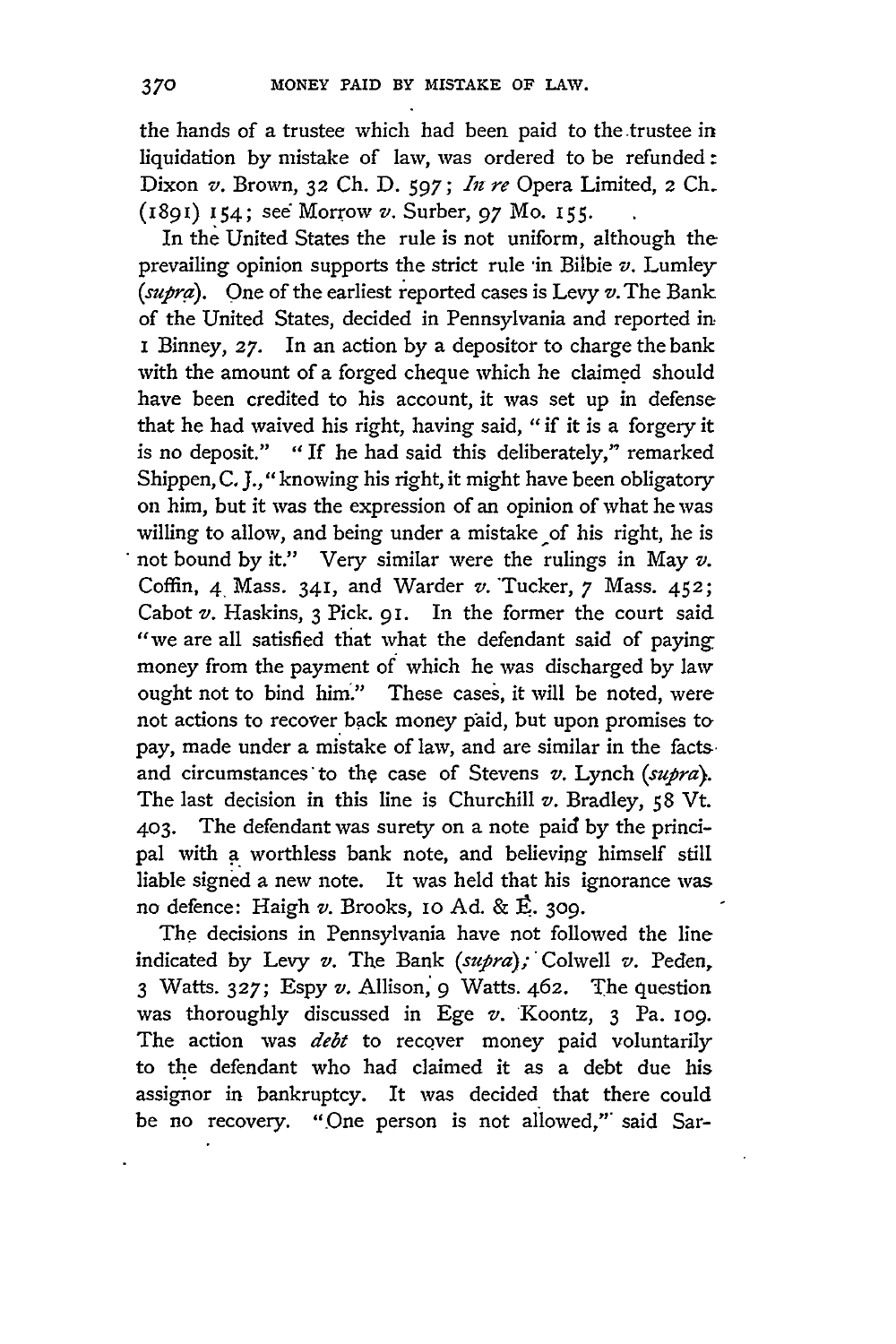geant, **J.,** " gratuitiously to alter the position of another and affect his rights and liabilities by voluntarily assuming to understand his own legal duty and paying a claim on the footing of such an assumption, and then drawing it into question upon the allegation of mistake of his duty:" Keener *v.* Bank, 2 Pa. **237 ;** Boas *v.* Updegrove, 5 Pa. 5 **16;** Savings Institution v. Linder, 74 Pa. 371. In Union Ins. Co. *v.* City of Allegheny, **1oi** Pa. 25o, an action of assumpsit was brought to recover the amount of certain taxes paid under protest, the lien of which had been discharged by a judicial' sale. It was held that the money had been paid without compulsion and could not be recovered back. But the decision was by a bare majority of the court; Sharswood, C. **J.** Trunkey and Gordon, JJ., dissenting. Certainly the case was one of great hardship, for part of the land was actually levied on and advertised for sale before the plaintiff paid the tax. A similar conclusion was reached in Lamborn *v.* The Commissioners, **97** U. **S.** 185, where the lands. were actually sold and a trustee relying on the validity of the tax paid a sum sufficient to redeem them. In the Massachusetts case of The Glass Co. v. City of Boston,. 4 Met. **181,** payments to a tax collector were held compulsory and not voluntary and could be recovered back in an action for money had and received, the reason for the rule arising from the authority placed in the hands of the collector to levy directly upon the property of every individual whose name is on the tax list in default of payment of taxes.. See Magee v. Salem, **149** Mass. 238.

In Gould v. McFall, iI8 Pa. 455, the question of the payment of money came before the court on a rule to show cause why a writ of restitution should not issue. After judgment and execution defendant voluntarily paid the debt and costs a few days before a sale advertised. Subsequently the judgment was set aside. It was held that the writ of restitution should not. be awarded as the writ is *ex gratia,* resting in the exercise of a sound discretion and that justice did not call for it in this case.

The United States courts have been particularly active in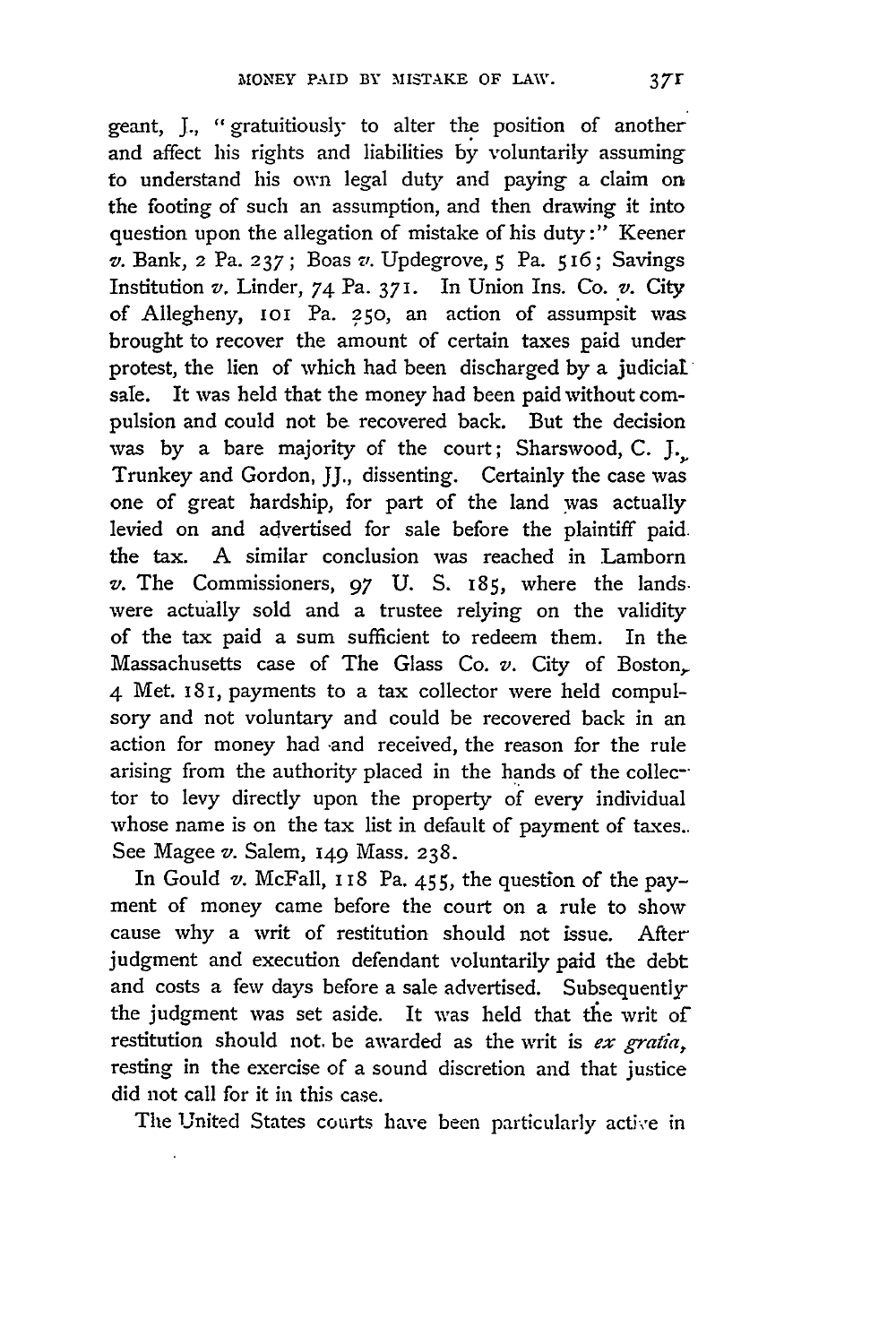enforcing the strict rule both in law and equity. The case that has been most frequently referred to in this connection is Bank of U. S. v. Daniels, 12 Pet. 320. The endorsers of a note protested for non-payment took it up, giving their own note for the amount with ten per cent. penalty. This penalty was afterwards discovered not to be due by them and application-was made for an injunction to stay proceedings on the damages. The injunction was discharged, Catron, J., saying, "vexed as this question formerly was, and delicate as it now is from the confusion in which numerous and conflicting decisions lave involved it, no discussion of cases can be gone into without hazarding the introduction of exceptions that will be likely to sap the direct principle we intend to appiy. Indeed the remedial power claimed by courts of chancery to relieve .against mistakes of law is a doctrine grounded rather upon -exceptions than upon established rules. -To this course of adjudication we are unwilling to yield." See also Elliott  $v$ . Swartwout, io Pet. 137; Railway *v.* Soutter, **13** Wall. 517; Allen v. Galloway, **30** Fed. 466.

Still earlier the courts of New York were confronted with the question. In Mowatt *v.* Wright, I Wend. 355, although the mistake might almost have been called a mistake of fact, the court carefully reviewed the early English decisions and confirmed the rule that the money -could not be recovered back. The parties were, however, in this case, bound by a compromise entered into in good faith.

Similar decision have been made in other States, which need not be set out at length: Gilliam  $v$ . Alford, 69 Tex. 267; Galveston *v.* Graham, 49 Tex. **303.;** Campbell v. Clark, 44 Mo. App. 249; Smith v. McDougal, 2 Cal. 586; Connecticut M. Ins. Co. *v.* Stewardson, 95 Ind. 588.

Beard v. Beard, **25** W. Va. 486, speaks both for West Virginia and the parent State: "It is now too well settled -in Virginia and this State that where one voluntarily pays money to another with full- knowledge of the facts, but under a mistake of law he cannot recover it:" Shriver  $v$ . Garrison, **30** W. Va. 456; Harner *v.* Price, 17 W. Va. **523;** Hugh v. Loan Ass'n, 19 W. Va. 792. In Erkens v. Nicolin,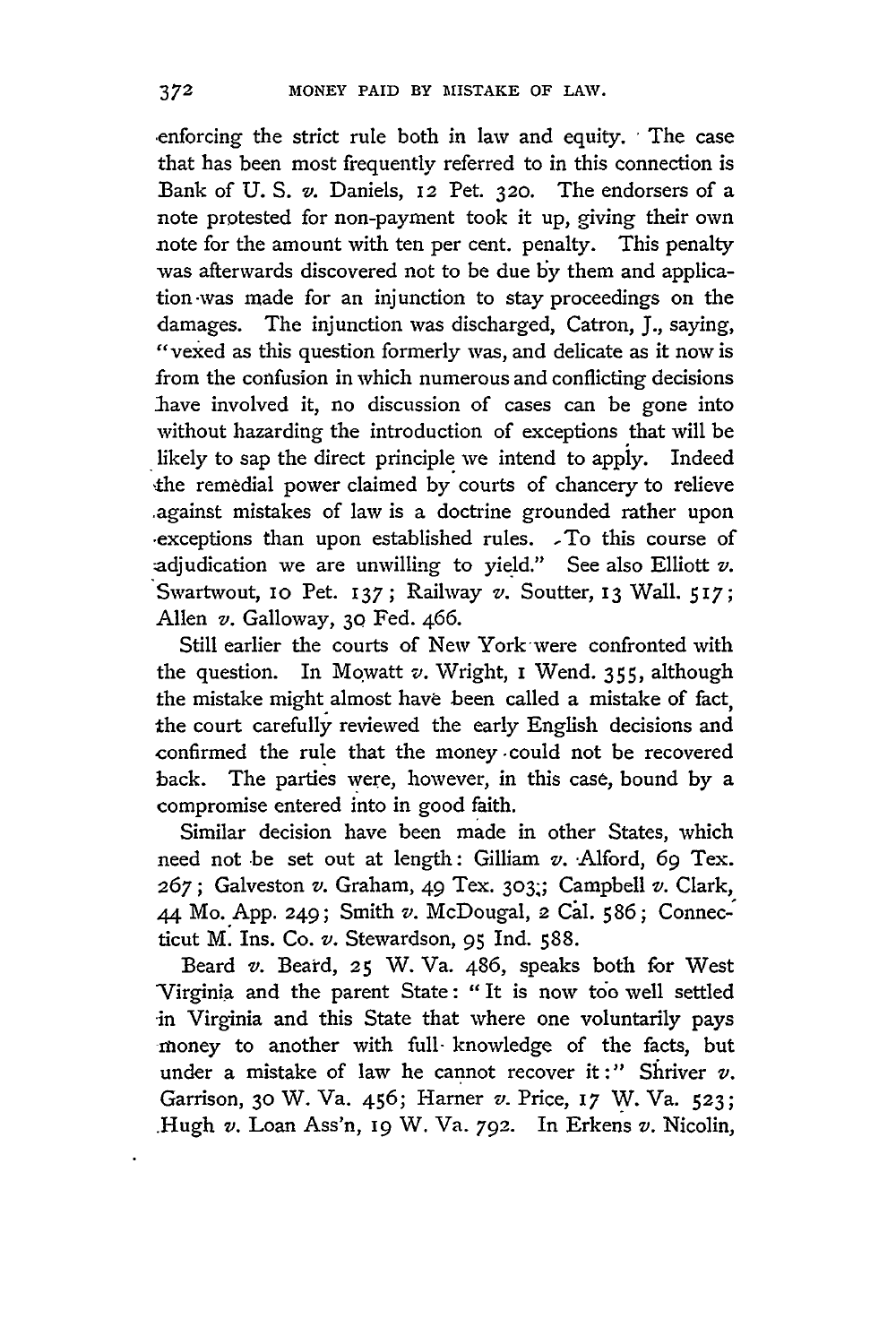39 Minn  $451$ , where a party under ignorance of the rule of law **Vac** distances must yield to natural boundaries called for in a deed, paid money for a quit claim deed of' property, which under this rule belonged to him, he could not recover back the purchase money so paid. "More mischief," said the court, "will always result from attempting to mould the law to what seems natural justice in a particular case than from a steady adherence to general principles." In the recent case of Alton  $v$ . The Bank, 157 Mass. 341, the plaintiff, an endorser, sought to recover the amount he had paid upon certain instruments, which both parties had erroneously supposed negotiable. It was held that, whether the mistake was one of fact or law, the plaintiff could not recover, it being a matter equally open. for the inquiry and judgment of both parties, and the defendant had a right to assume that the plaintiff relied wholly on his own means of information. (Cf. Bank *v.* Alton, *infra.)*

While the rule is thus strongly laid down in the States mentioned above, the contrary is just as strongly maintained in other jurisdictions. In Lawrence  $v$ . Baubein, 2 Bailey's Law (S. C.), 623, mistake of law was set up as a defence in an. action on a bond, and the question was gone into at great length both by counsel and court. The court, however, found a distinction between ignorance of law and mistake of law, and concluded that contracts founded upon a mistake of lawought not to be enforced. The distinction taken between, ignorance and mistake has been severely criticised : Schlesinger v. U. S., I Ct. of **Cl. 25;** *cf.* Champlin v. Latyn, 18 Wend.. **407.** And is now practically abandoned in South Carolina Cunningham *v.* Cunningham, **20** S. C. **317;** Keit *v.* Andrews, 4 Rich. Eq. 349.

In Kentucky it has been laid down that, whenever by a. clear and palpable mistake of law or fact essentially bearing upon and affecting the contract, money has been paid without cause or considerations, which in honor or conscience was not due and payable and which in honor or good conscience ought not to be retained, it could and ought to be recovered